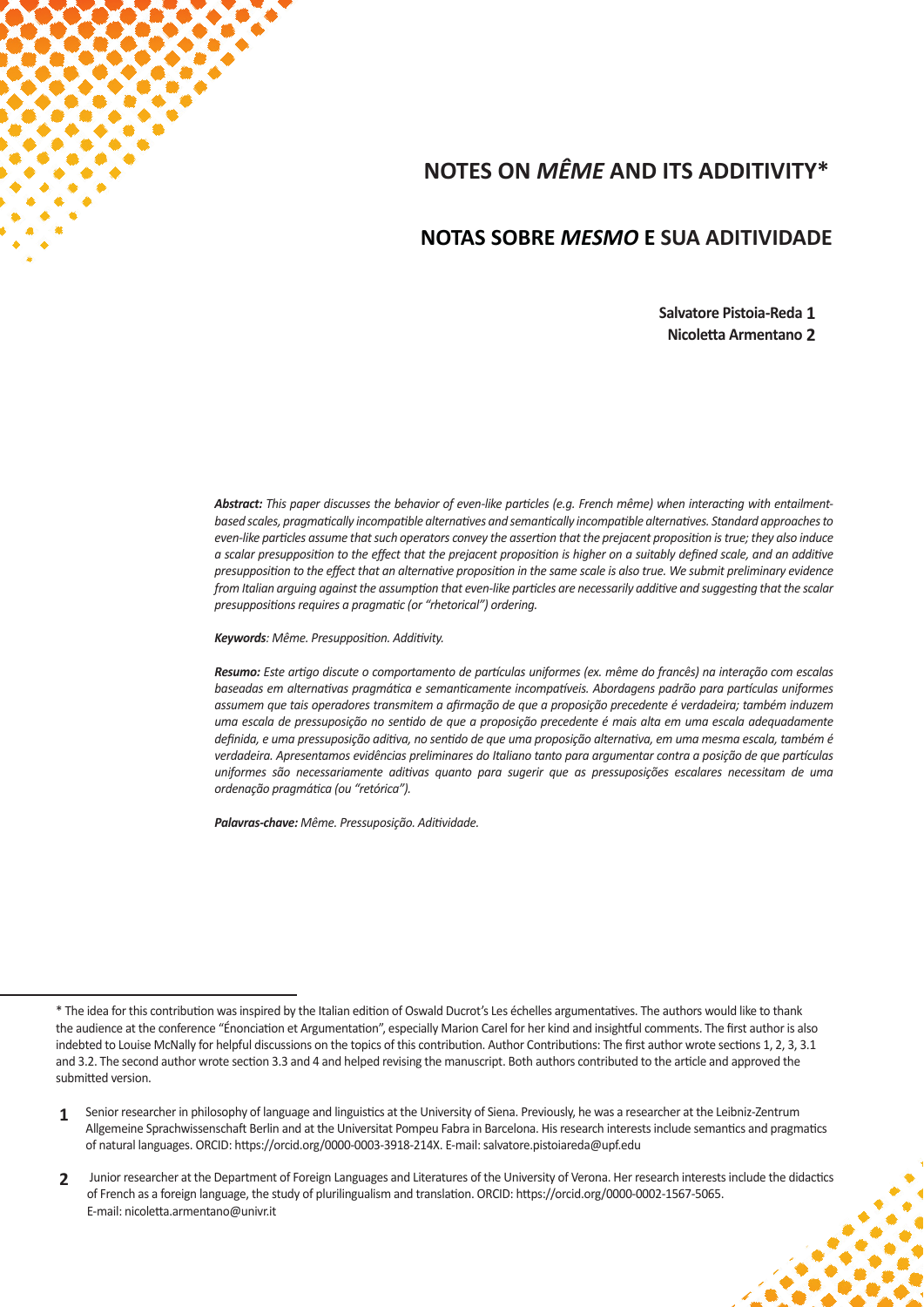## **Introduction**

In this contribution, we discuss the behavior of what the relevant literature sometimes refers to as "scalar additive operators", such as Fr. *même*, Engl. *even*, Germ. *sogar*, Span. *aun* and Ital. *perfino* (cf. e.g. Gast and van der Auwera 2011). It is maintained that an expression such as *même* applies on and modifies a prejacent proposition p, with respect to a possible world w and a relevant set of (explicit or implicit) ordered alternatives *S* (the latter is generally referred to as a "scale", cf. e.g. Horn 1972, Ducrot 1980, Anscombre and Ducrot 1983). This is illustrated, in abstract terms, in (2). The result of the application is the generation of a complex meaning, which could be analyzed as the conjunction of three partial meaning contributions: As reported in (2a), the prejacent proposition is assumed to be true in *w*; as reported in (2b), at least one distinct alternative in *S* is assumed to be true in *w*; and finally, as reported in (2c), the prejacent proposition is assumed to be higher (in an underspecified sense) in *S* that any distinct alternative.

- (1)  $S = {p', p}$
- (2) même (S) (p) (w)
- a. p is true in w,
- b. p' is true in w,
- c. p is higher than p' in S.

While the first partial contribution, that is (2a), is assumed to enjoy an assertive flavour, the second and the third partial contributions, that is  $(2b)$  and  $(2c)$ , are described as being presuppositional in nature. More precisely, in the standard account it is maintained that *même* induces respectively an additive presupposition and a scalar presupposition (cf. e.g. Horn 1969, Karttunen and Peters 1979, Rooth 1985, 1992). Consider for illustration the sentence in (4), interpreted against a scale in which the proposition p [Pierre] is higher than the alternative p' [Paul] (this might be so, for example, because the fact that Pierre came was for some reason less expected than the fact that Paul came). In this case, it is easy to realize that the sentence would be uttered infelicitously in case Pierre was actually lower in the relevant order, and in case Paul did not also come; in other terms, the sentence would be uttered infelicitously in case one or both presuppositions, which the standard discussion assumes to be generated via application of même, is not satisfied.

- (3)  $SO = {p' [Paul], p [Pierre]}$
- (4) Même Pierre est venu. (Ducrot 1980, p. 16)
	- a. Pierre est venu is true in w,
	- b. Paul est venu is true in w,
	- c. Pierre est venu is higher in  $S_0$  than Paul est venu.

Our specific focus in this paper will be on *même* when interacting with various kinds of ordered alternatives. In particular, we will focus on the interaction of *même* with canonical orders (i.e. entailment-based scales, cf. e.g. Chierchia 2004), pragmatically incompatible alternatives (i.e. so-called "rank orders"; cf. e.g. Lehrer 1974, Horn 1989, 2009), and semantically incompatible alternatives (cf. e.g. Ducrot 1980). According to our informal interpretation, a set of ordered and incompatible alternatives is one in which propositions are organized in virtue of a linear ordering relation, though they cannot be true at the same time, thus enjoying the property often referred to as "mutual exclusiveness" in the literature (cf. e.g. Greenberg 2016, Pistoia-Reda 2019). In the case of pragmatically incompatible alternatives, the incompatibility among alternatives derives from contextual knowledge, while in the case of semantically incompatible alternatives it derives from linguistic knowledge alone.

As we will discuss, the interaction of *même* with incompatible alternatives can be taken as evidence that the additive presupposition is not necessarily needed, thus breaking with the literature (cf. also discussion in Greenberg 2016, 2017, Rullmann 1997). In order to provide a further illustration of our point, we will submit evidence coming from Italian showing that, when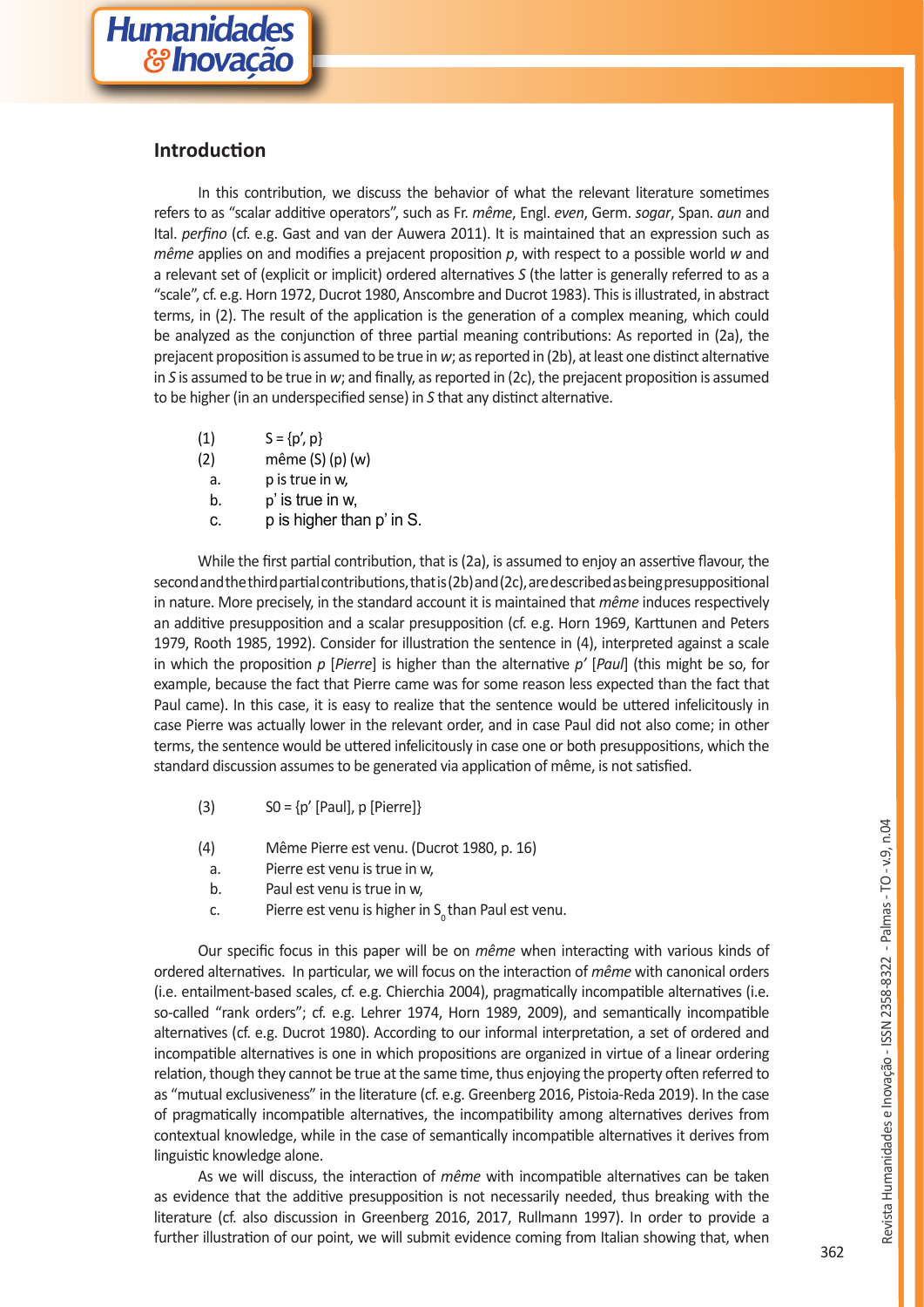interacting with incompatible alternatives, *même* is more felicitously translated with the scalar and non-additive operator *addirittura*, rather than with the scalar and additive operator *perfino*. Our preliminary conclusion in this work will be that même is not inherently additive, and also that the scalar presupposition, which seems instead to be necessarily generated, requires pragmatic (or "rhetorical", cf. Jasinskaja and Karagjosova 2020) ordering relations.

## *même* with compatible orders

We begin by discussing the sentence reported in (6), taken again from Ducrot's Les échelles argumentatives. This case provides an illustration of the interaction between même and canonical orders, such as the scale of positive quantifiers reported in (5), with a direction of entailment from right to left. For convenience, in our analysis we focus on the embedded universal sentence Tu as lu tous les livres de Chomsky and on the existential alternative Tu as lu quelques livres de Chomsky.

- $(5)$  $S<sub>1</sub> = {p'' [quelques], p' [beaucoup], p [tous]}$
- (6) Tu as lu quelques livres de Chomsky, et même beaucoup, ou même tous. (Ducrot 1980, p. 65)
	- a. Tu as lu tous les livres de Chomsky is true in w,
	- b. Tu as lu quelques livres de Chomsky is true in w,
	- c. Tu as lu tous les livres de Chomsky is higher in S1 than Tu a lu quelques livres de Chomsky.

We submit two observations with respect to this case. Our observations originate in the oddness effects which we argue are produced in the variants reported in (7) and (8) below. Let us begin our discussion from the first oddness observed. For convenience, in our analysis we focus on the embedded existential sentence Tu as lu quelques livres de Chomsky and on the universal alternative Tu as lu tous les livres de Chomsky.

- (7) # Tu as lu tous les livres de Chomsky, et même beaucoup, ou même quelques.
	- a. Tu as lu quelques livres de Chomsky is true in w,
	- b. Tu as lu tous les livres de Chomsky is true in w,
- c. Tu as lu quelques livres de Chomsky is higher in S1 than Tu as lu tous les livres de Chomsky.

Our understanding is that (7)'s infelicity reveals that a scalar presupposition is generated in this case. The reasoning goes as follows: Let us assume that a scalar presupposition is indeed generated, in accordance with the standard account. The prejacent proposition p to which même applies must be higher on a relevant scale than some other relevant alternative from the same scale. Note that, as we reported, in this case the prejacent proposition is equivalent to Tu as lu quelques livres de Chomsky, while the alternative proposition is equivalent to Tu as lu tous les livres de Chomsky. But, as it is easy to realize, the latter proposition is actually higher in  $(5)$ than the prejacent proposition, due to direction of entailment we mentioned above. As a consequence, due to a presupposition failure, the sentence is expected to produce an infelicity effect, in accordance with our intuitions.<sup>1</sup>

Let us now consider the second oddness observed. For convenience, in our analysis we focus on the universal sentence Tu as lu tous les livres de Chomsky and on the existential alternative Tu as lu quelques livres de Chomsky.

- (8) # Tu as même lu tous les livres de Chomsky, mais pas beaucoup ou quelques.
	- a. Tu as lu tous les livres de Chomsky is true in w,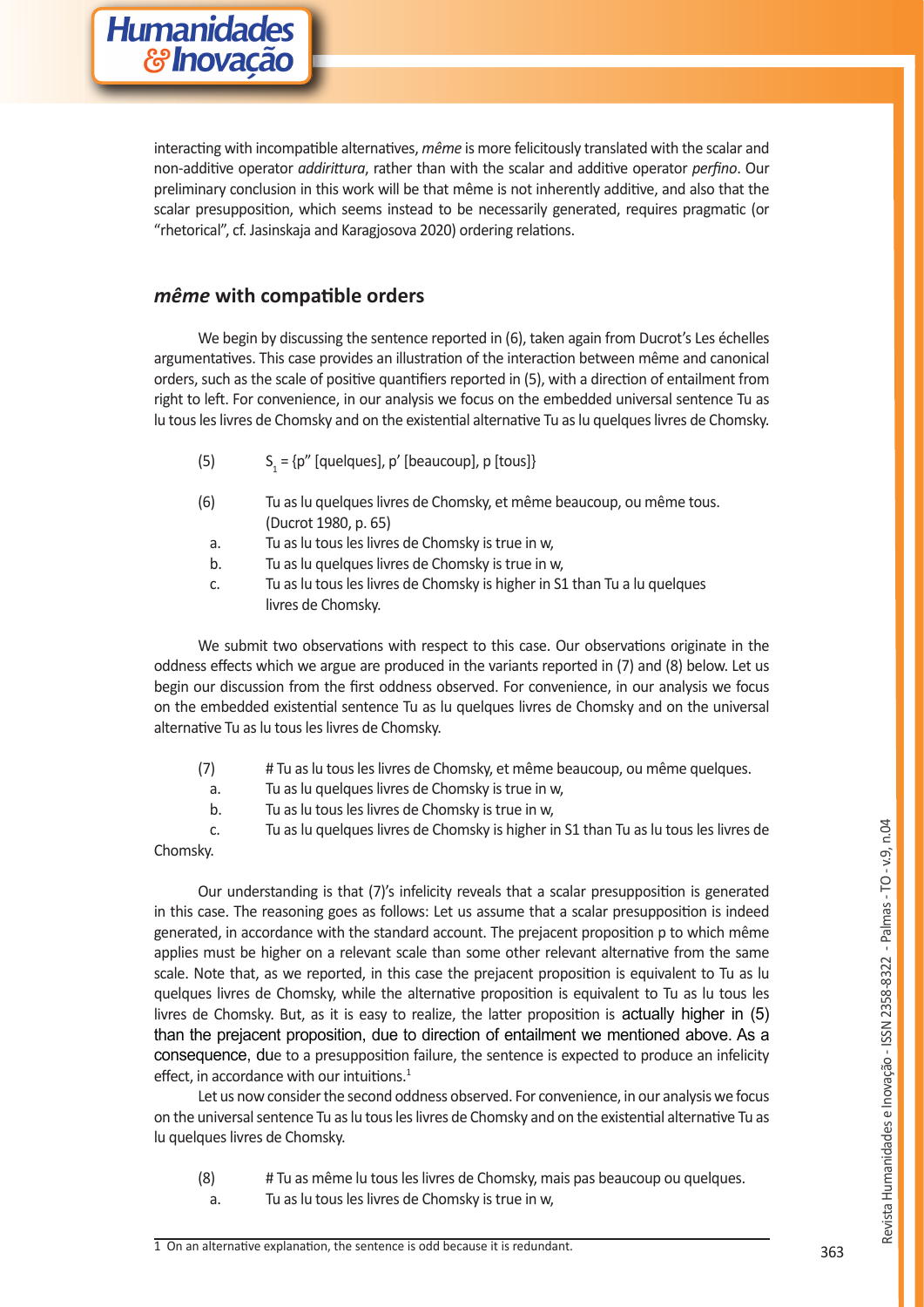b. Tu as lu quelques livres de Chomsky is true in w,

c. Tu as lu tous les livres de Chomsky is higher in  $S<sup>1</sup>$  than Tu as lu quelques livres de Chomsky.

Our understanding is that (8)'s infelicity might be taken as revealing that an additive presupposition is generated in this case. The reasoning could go as follows: Let us assume that an additive presupposition is indeed generated, in accordance with the standard account. An alternative proposition from the same scale must be true in addition to the proposition p to which même applies. Note that, as we reported, in this case the prejacent proposition p is equivalent to Tu as lu tous les livres de Chomsky, while the alternative proposition is Tu as lu quelques livres de Chomsky. The latter is assumed to be true, then, in addition to the modified proposition p, on the standard account. Then, since the sentence is precisely negating that such alternative proposition holds, it is expected to produce an infelicity effect, in accordance with our intuitions. However, against this explanation, it is important to note that (8) expresses a contradiction, so its oddness is expected anyway. In this connection, note, crucially, that the same behavior can be observed also after removing même from the relevant sentence.

We conclude that, when interacting with canonical orders, même would appear to induce a scalar presupposition, though it is unclear whether an additive presupposition is also induced.

## **même with incompatible orders**

#### même with pragmatically incompatible orders

We now focus on a case in which même interacts with pragmatically incompatible orders, such as the rank order reported below in (9). Following the literature, we can describe a rank order as a set of alternatives in which propositions are linearly ordered but at the same time they are incompatible in light of contextual knowledge. For illustration, consider that, with respect to (9), contextual knowledge entails that being a full professor is higher (i.e. pragmatically stronger) than being an associate professor or a researcher, but also that being a full professor is incompatible with being at the same time an associate professor or a researcher.2

(9)  $S2 = {p'' \text{ [chercheur]} | p' \text{ [associe]} | p \text{ [ordinate]}}$ 

In what follows, we submit two observations. To begin with, we submit that, when the prejacent proposition p is lower than the alternative proposition, the complex sentence in which même modifies p is bound to sound infelicitous. In other words, même gives rise to a scalar presupposition also with rank orders. This is demonstrated, according to our understanding, by the oddness of (10b), in which même associates with a lower item in the relevant ordering S2. The variant reported in (10a), in which même modifies a proposition containing the highest term in the scale is instead perfectly acceptable. We conclude that a presupposition failure can be said to be responsible for the oddness observed, also in this case.

(10) A: Claire a une super carrière. J'ai entendu dire qu'elle est devenue professeure associée; (adapted from Rullman 1997, p. 45; cf. also Greenberg 2021)

B: #même professeure ordinaire.

- i. Claire est devenue professeure ordinaire is true in w,
- ii. Claire est devenue professeure associée is true in w,
- iii. Claire est devenue professeure ordinaire is higher in S2 than Claire est

<sup>2</sup> It should be recognized that, on an alternative explanation, rank orders can be mapped into entailment-based orders. Assume an interpretation of academic positions in terms of powers or authorities; then, it is possible to intend the property of being an associate professor as a subset of the property of being a full professor (cf. e.g. Riester 2006).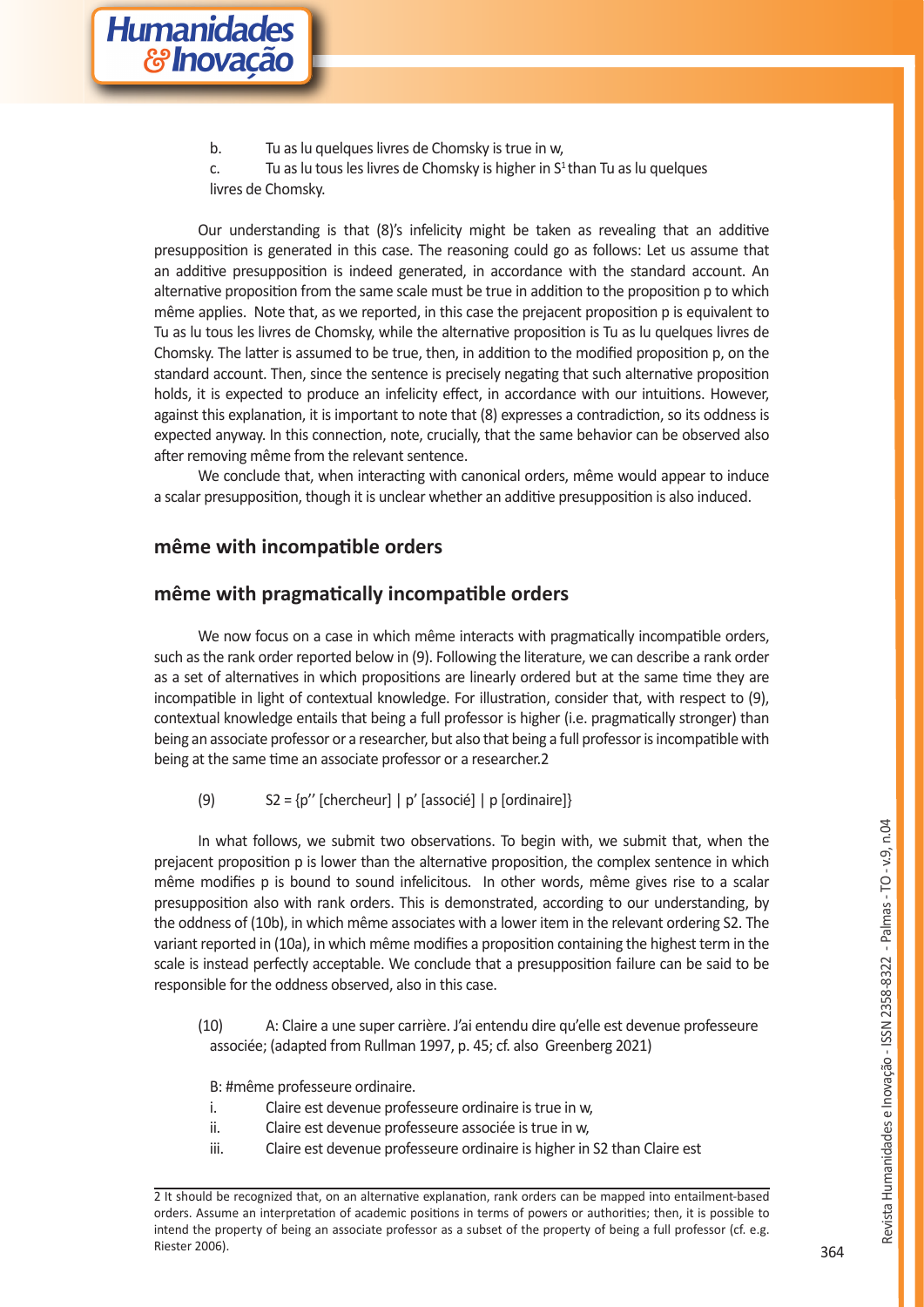devenue professeure associée.

B': # même chercheuse.

- i. Claire est devenue chercheuse is true in w,
- ii. Claire est devenue professeure ordinaire is true in w,

 iii. Claire est devenue chercheuse is higher in S2 than Claire est devenue professeure ordinaire.

Let us now focus on the additive presupposition. In this connection, we would like to submit that, given the contextual incompatibility between the alternative propositions, this particular presupposition, to the effect that some other alternative from the same scale also holds, cannot be satisfied in this case. This is something one could argue based on the fact that the variant reported in (11) is felicitous (though it appears slightly redundant: As we mentioned above, Claire not being a full professor implies her not being an associate or a researcher). The standard account, however, assumes the additive presupposition described in (11b) to be generated in this case. Since this presuppositional content is in contradiction with the second part of the sentence, an infelicity effect is predicted on the standard account, crucially against intuitions.

- (11) Claire est même devenue professeure ordinaire, et non pas associée ou chercheuse.
	- a. Claire est devenue professeure ordinaire is true in w,
	- b. Claire est devenue professeure associée is true in w,
	- c. Claire est devenue professeure ordinaire is higher in S2 than Claire est devenue professeure associée.

We then conclude that, when interacting with rank orders, même induces a scalar but does not seem to induce an additive presupposition.

## même with semantically incompatible alternatives

We now focus on cases in which même interacts with semantically incompatible alternatives, such as those that are derived from the order reported in (12), again taken from Ducrot's Les échelles argumentatives. Following Ducrot's analysis, we interpret such orders as giving rise to semantically incompatible propositions, since the property of being a little upset appears to entail the negation of not being upset at all; we also assume that such incompatible alternatives are ordered pragmatically. In Ducrot's words, "Or l'incompatibilité n'empêche nullement ici la similitude des valeurs argumentatives", [Ducrot, 1980, p. 24].3

 $(12)$  $S<sub>2</sub> = {p' [peu inquiet], p [pas du tout inquiet]}$ 

Our first observation relates to the scalar presupposition. One might argue, in particular, that a scalar presupposition is generated also in this case. The evidence in favor of this analysis would come from the asymmetry in acceptability between (13) and (14). In the first sentence, même is modifying the higher proposition, and the sentence is therefore felicitous, especially in light of the meaning contribution in (13c). In the second sentence, même is instead modifying the lower proposition, and the sentence is therefore infelicitous, especially in light of the meaning contribution in (14c). Note, however, that the second sentence is a contradiction, so the sentence could be odd because it violates the scalar presupposition, or simply because it's a contradiction.

<sup>3</sup> Ducrot's analysis, more precisely, is that peu inquiet gives rise to an entailment ("présuppose´") that pas du tout inquiet is false. It should be noted that, on an alternative explanation, the scale of negative quantifiers induces an entailment pattern from few to none (cf. e.g. Horn 1989, Chierchia 2004). We leave this aspect open for future research.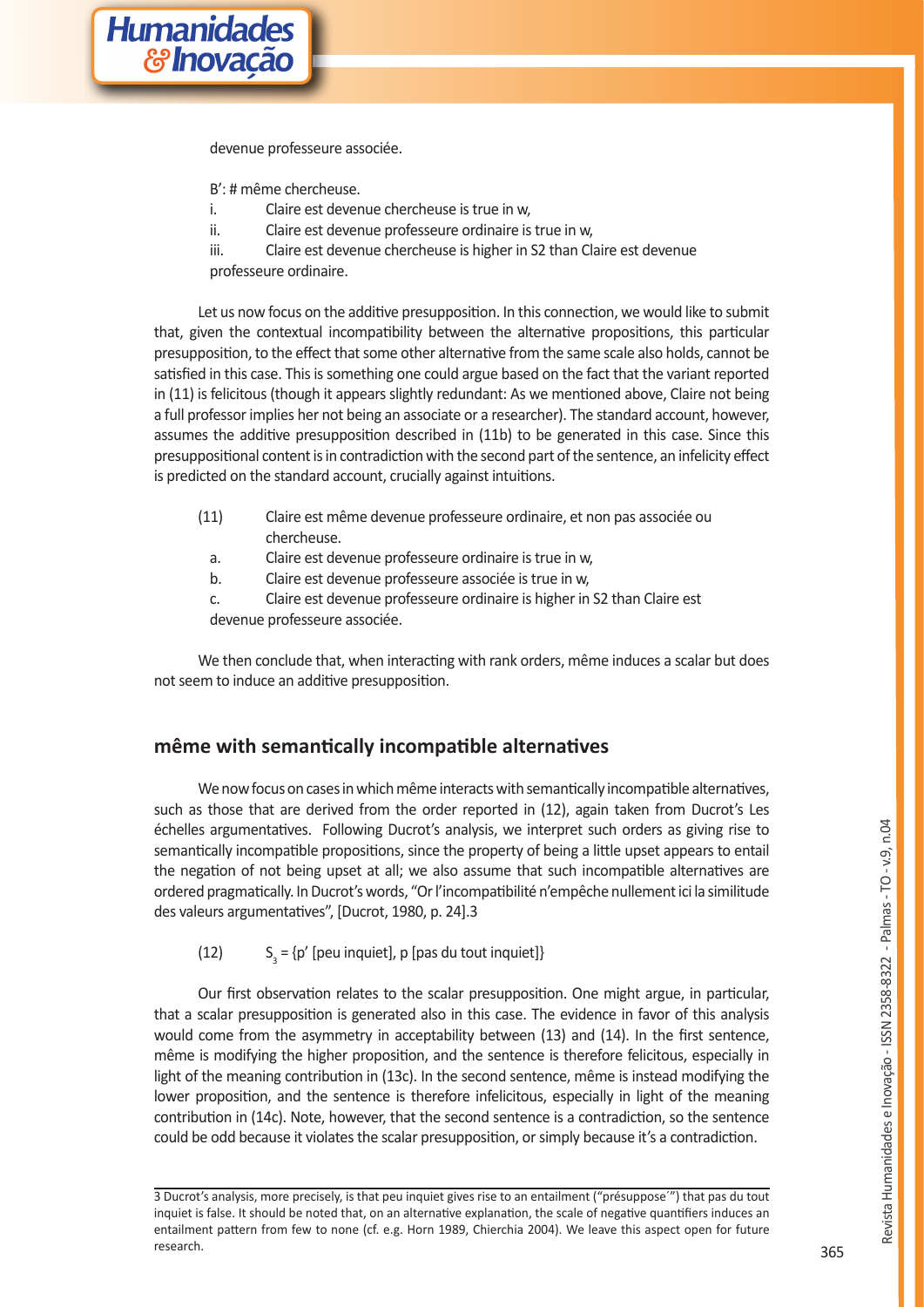- (13) Je suis peu inquiet, et même pas du tout. (Ducrot 1980, p. 24)
- a. Je ne suis pas du tout inquiet is true in w,
- b. Je suis peu inquiet is true in w,
- c. Je ne suis pas du tout inquiet is higher in S3 than Je suis peu inquiet.
- (14) # Je ne suis pas du tout inquiet, et même peu.
	- a. Je suis peu inquiet is true in w,
	- b. Je ne suis pas du tout inquiet is true in w,
	- c. Je suis peu inquiet is higher in S3 than Je ne suis pas du tout inquiet.

Our second observation relates to the semantic incompatibility of the relevant propositions. The obvious point we want to make in this connection is that no additive presupposition can be satisfied. We believe that this is, somehow indirectly, demonstrated by the acceptability of (15) (which sounds however even more redundant this time). This sentence is again predicted to generate a contradiction, and then to produce a robust infelicity effect, on the standard account; in other words, the sentence is incorrectly predicted to sound infelicitous if the meaning contribution reported in (15b) is generated obligatorily.

- (15) Je ne suis même pas du tout inquiet, et non pas peu inquiet.
	- a. Je ne suis pas du tout inquiet is true in w,
	- b. Je suis peu inquiet is true in w,
	- c. Je ne suis pas du tout inquiet is higher in S3 than Je suis peu inquiet.

## **Evidence from Italian: même as addirittura**

We would like to submit a piece of evidence coming from Italian further illustrating, according to our understanding, that the additive presupposition is not inherently generated by même. Our observation derives from the recent Italian translation of Ducrot's Les échelles argumentatives (currently in press) and is based, in addition, on the widely accepted asymmetry, in terms of additivity, between It. perfino, which is a natural variant of Fr. même, as noted at the outset, and It. addirittura (cf. e.g. Atayan 2017 and references cited therein). Our discussion in the following can then be interpreted as extending Greenberg 2021's cross linguistic observation that many languages "have family of even-like particles", such as Span. aun, incluso and hasta, or Germ. sogar, selbst and uberhaupt, differing among various parameters, crucially including additivity.4

The observation is that, when interacting with incompatible orders, même, whose application in argumentation theory is taken to be a diagnostic for scalarity (cf. e.g. Ducrot 1980), is more felicitously translated in Italian with the non-additive and scalar addirittura. On the other hand, translation with the additive and scalar perfino is, according to our intuitions, less acceptable in such cases. We present the asymmetry, in terms of acceptability, between (17) and (18); the former appears to be felicitous, while its minimal variant, in which addirittura has been substituted with perfino, is odd (under the assumption that the oddness is not related to syntactic formation). Note that addirittura, it can be assumed, does not actually generate the presuppositional content reported in (17b), which accounts for the acceptability of the sentence. Thus, if addirittura correctly translates même in Italian, at least in certain occasions, this is evidence that même is not inherently additive.

- $(16)$  $S' = \{p' \mid poco \text{ preoccupied}\}, p \mid pere \text{ niente preoccupied}\}$
- (17) Sono poco preoccupato, non lo sono addirittura per niente. (Ducrot in press, p.

28.)

a. Non sono per niente preoccupato is true in w,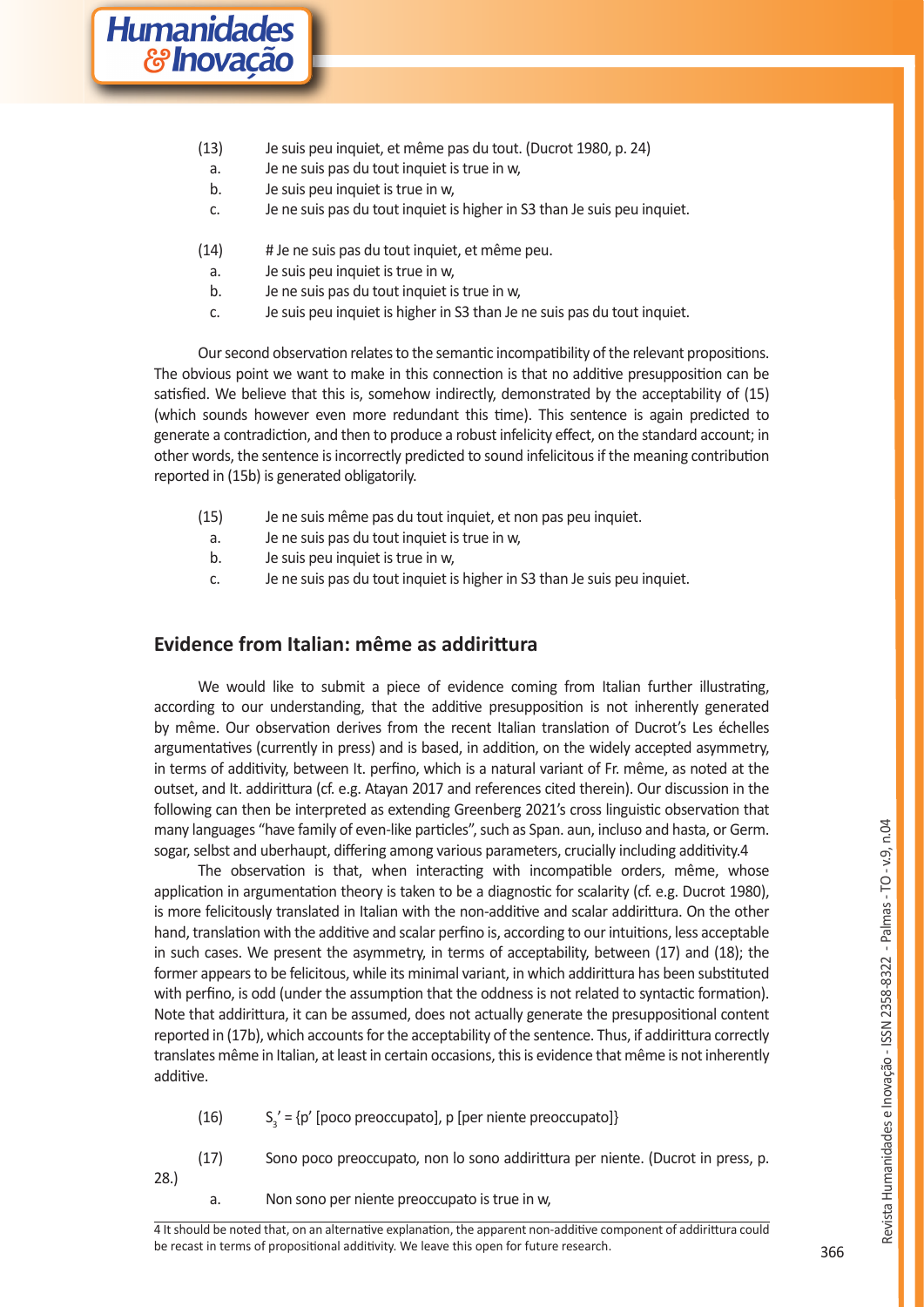- b. Sono poco preoccupato is true in w,
- c. Non sono per niente preoccupato is higher in S3' than Sono poco preoccupato.
- (18) # Sono poco preoccupato, non lo sono perfino per niente.
- a. Non sono per niente preoccupato is true in w,
- b. Sono poco preoccupato is true in w,
- c. Non sono per niente preoccupato is higher in S3' than Sono poco preoccupato.

In addition, we would like to note that the oddness effect produced in the case of (19) reveals that addirittura might be infelicitous when applying on and modifying propositions containing lower items in the relevant scale, which could be interpreted as confirming that addirittura generates a scalar presupposition (the same as before, however, note that this sentence expresses a contradiction).

- (19) # Non sono per niente preoccupato, sono addirittura poco preoccupato.
- a. Sono poco preoccupato is true in w,
- b. Non sono per niente preoccupato is true in w,
- c. Sono poco preoccupato is higher in S3' than Non sono per niente preoccupato.

We then conclude that, when interacting with incompatible alternatives, même might be associated with a scalar presupposition, but it is not necessarily associated with an additive presupposition.

# **Conclusion**

In this contribution, we considered the behavior of the "scalar additive operators", such as Fr. même, when interacting with various kinds of ordered alternatives (or "scales"). The standard account in the literature assumes that même's meaning contribution includes a scalar presupposition, to the effect that the prejacent proposition p is higher on a relevant scale than alternative propositions, and an additive presupposition, to the effect that alternative propositions are also true in w. The meaning contribution that p is true in w is derived, according to the account, as an assertion.

We especially focused on cases in which même interacts with incompatible alternatives, i.e. propositions derived from the same scale that cannot be true in w at the same time. We considered pragmatically incompatible alternatives and semantically incompatible alternatives. We observed that the relevant sentences might be taken to be infelicitous when the scalar presupposition is not satisfied (thought our evidence on this is by no means final), while they are felicitous when the additive presupposition is explicitly contradicted. Our conclusion was that the additive presupposition is actually not always needed, contrary to what the literature standardly assumes; our analysis also includes the observation that, when interacting with incompatible alternatives, même appears to be more felicitously translated with the scalar and non-additive operator addirittura in Italian, rather than with the scalar and additive operator perfino.

Another conclusion we seem entitled to draw from our discussion is the following: In the case of incompatible orders, propositions cannot be ordered based on entailment; therefore, the possible presence of the scalar presupposition in such cases can be interpreted as evidence that même is sensitive to a pragmatic (or "rhetorical") ordering relation - possibly a further evidence for a pragmatically induced linguistic logic.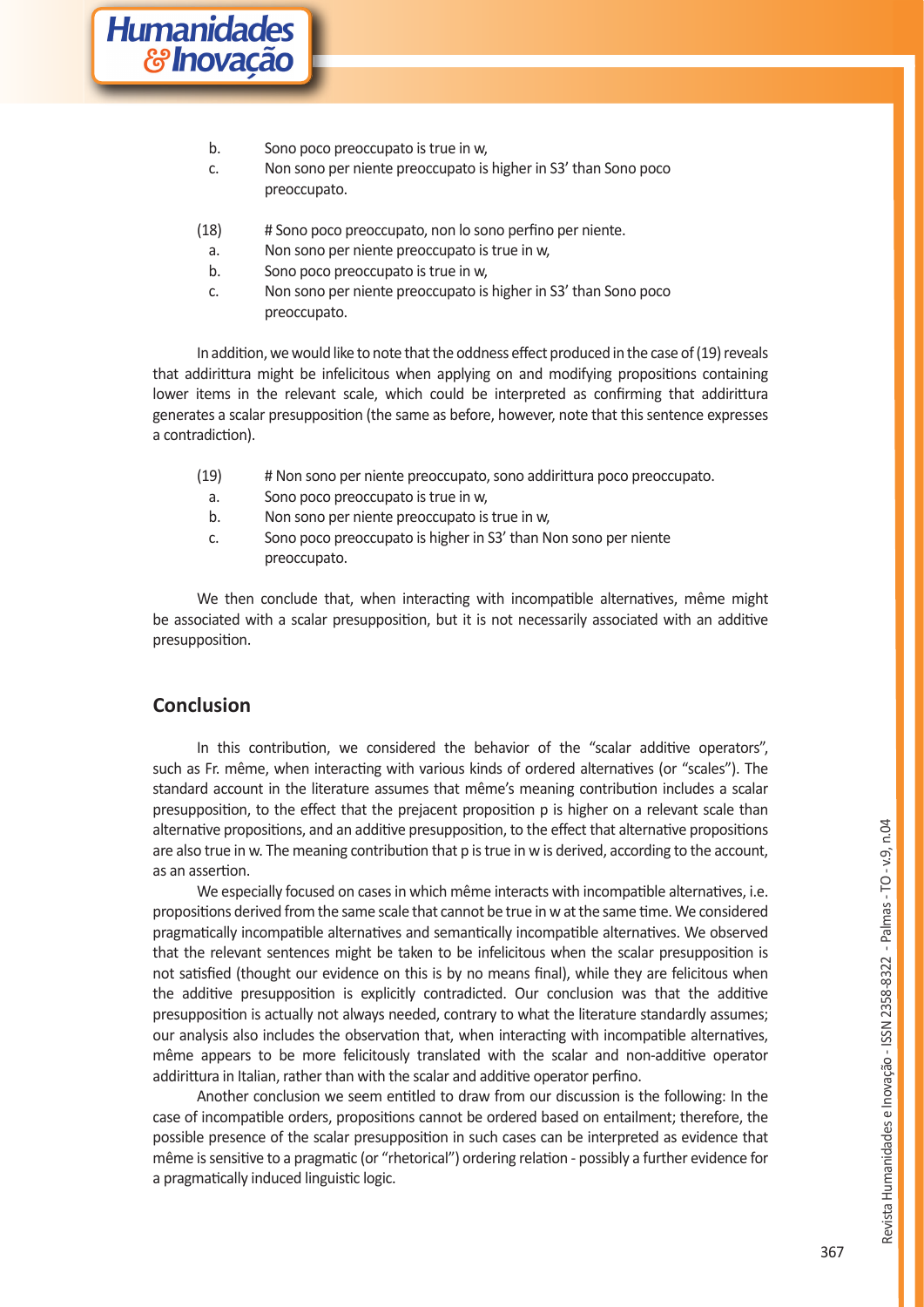## **References**

ANSCOMBRE, Jean-Claude ; DUCROT, Oswald. L'argumentation dans la langue. Philosophie et **Langage.** Pierre Mardaga, 1983.

ATAYAN, Vahram. On the distribution of additive focus particles addirittura and perfino/persino in Italian. In: DE CESARE, Anna Maria ; ANDORNO, Cecilia (eds). Focus on Additivity. p. 79-106, Amsterdam: John Benjamins, 2017.

CHIERCHIA, Gennaro, Scalar implicatures, polarity phenomena, and the syntax/pragmatics interface. In: BELLETTI, Adriana (ed). **Structures and beyond.** P. 39–103. Oxford University Press, 2004.

DUCROT, Oswald. Les échelles argumentatives. Les Éditions de Minuit, Paris, 1980. (Oswald Ducrot. Le scale argomentative. Carocci, Roma, in press.)

GAST, Volker ; VAN DER AUWERA, Johan. Scalar additive operators in the languages of Europe. Language, 87(1):2–54, 2011.

GREENBERG, Yael. A novel problem for the likelihood-based semantics of even. **Semantics and Pragmatics.** n°9, p. 1-28, 2016.

GREENBERG, Yael. A revised, gradability-based semantics for even. Natural Language Semantics. n°26, p. 51-83, 2017.

GREENBERG, Yael. Even as a scalar additive particle. **ESSLLI Handout.** 2021.

HORN, Laurence. A presuppositional analysis of only and even. In: Papers from the Fifth Regional **Meeting of the Chicago Linguistic Society.** University of Chicago Press, 1969.

HORN, Laurence. On the semantic properties of logical operators in English. PhD thesis, University of California at Los Angeles, 1972.

HORN, Laurence. A natural history of negation. The University of Chicago Press, 1989.

HORN, Laurence. WJ-40: Implicature, truth, and meaning. **International review of pragmatics.** n°1(1), p. 3-34, 2009.

JASINSKAIA, Katia Jasinskaia : KARAGJOSOVA, Elena, Rhetorical relations. **The Wiley Blackwell** companion to Semantics. pages 1-29, 2020.

KARTTUNEN, Lauri ; PETERS, Stanley. Conventional implicature. In: OH, C.-K. ; DINNEN, D. A. (eds.). Presupposition. New-York: Academic Press, 1979.

LEHRER, Adrienne. Semantic fields and lexical structure. Amsterdam: North-Holland, 1974.

PISTOIA-REDA, Salvatore. A note on contextual blindness as extended to 'only'. International **Review of Pragmatics.** n°11(2), p. 301-308, 2019.

RIESTER, Arndt. Only scalar. In: HUITINK, Janneke ; KATRENKO, Sophia (eds.). **Proceedings of the Eleventh ESSLLI Student Session.** 2006.

ROOTH, Mats. Association with focus. PhD thesis, University of Massachusetts at Amherst, 1985.